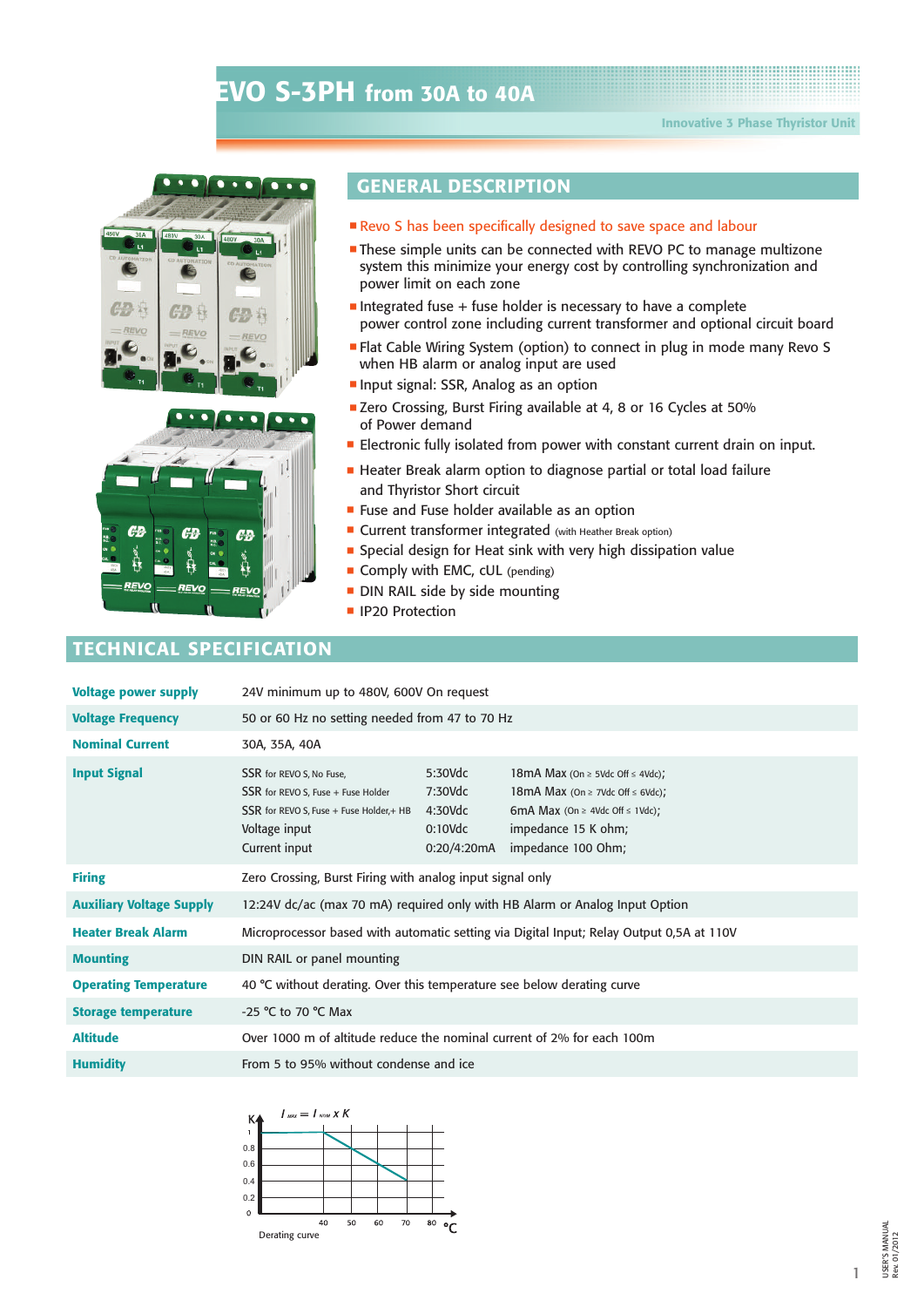# **OPTION'S FEATURES AND SPECIAL DETAILS OPTION'S FEATURES AND SPECIAL DETAILS**

### **HEATER BREAK ALARM (HB) (HB)**

#### **ON FRONT CABINET**



**FEW SECOND TO SET AND CALIBRA-TE ALL THE UNITS**

- **Microprocessor based circuit**
- **Capacity to diagnose the failure of one Resistance over five in parallel**
- **Example 1** Load failure alarm with LED indication on front unit
- **Thyristor short circuit alarm with LED indication on front unit**
- Alarm output with free voltage relay contact
- Alarm reset function and possibility to auto reset if the alarm disappear
- Built in Current transformer when heater Break option has been selected
	- **-** Self Setting via external command or push button on front unit
	- Commom setting command can be given to many units and in a matter of second, the tuning is done, also by a non expert operator

## **BURST FIRING HOW TO ADD POWER LOAD MANAGMENT AND FEATURES TO YOUR SIMPLE UNITS**



**APPLICATION WITH 8, THREE-PHASE LOADS**



**WITHOUT POWER CONTROL OPTI-MISATION**



**WITH POWER CONTROL OPTIMISA-TION**

Use REVO-PC and you can add these Features

- **Communication with different field bus**
- **Reading of current Voltage and Power**
- **EXECTE ISTENDING ISLANDING** Istantaneus power very close to average value, no pick power
- Power factor close to one no harmonics
- Prevents increase in energy supply tariffs imposed by your electricity supplier

#### **Synchronization**

On all controlled zones, REVO-PC Synchronization is automatic resulting in superior performance:

- $\blacksquare$  Total current is equal to a sinusoidal wave form.
- Power factor  $> 0.9$ .
- **Instantaneous current close to average value.**
- **Cancellation of harmonics.**
- **Flickering effect removed.**

#### **Smart power limitation**

- <sup>g</sup> Smart power limitation works together with synchronization. If this function is enabled, REVO-PC makes a live calculation of power at each period and generates the output values for the next period. If the calculated power is below the power limit value, the previous values remain with each channel using full power.
- **If the power is above the power limit value, the setpoint of each channel is reduced proportionally** to restrict power overshoot. This function significantly reduces disturbances on the main network compared to a full power system, preventing any increase in energy tariffs imposed by the electricity supplier.

**Description code Numeric code**

code

**This function can be activated/deactivated and the limit value changed at any time.** 

## **ORDERING CODES REVOS PC**

|                                             |                     |                         | 2                        | 3                           | 4 | 5                   |   | 6  |                                   | 8                  | 9 | 10                  | 11 | 12 | 13                              | 14             | 15                  | 16       |
|---------------------------------------------|---------------------|-------------------------|--------------------------|-----------------------------|---|---------------------|---|----|-----------------------------------|--------------------|---|---------------------|----|----|---------------------------------|----------------|---------------------|----------|
| <b>REVO-PC</b>                              |                     | R                       | P                        | C                           |   |                     | - |    |                                   |                    |   |                     |    |    |                                 | 0              | $\bf{0}$            | $\bf{0}$ |
| 4,5                                         | <b>Channels</b>     | $\mathbf{z}$            |                          | Communication               |   |                     |   | 9  |                                   | <b>Firing</b>      |   |                     |    | 12 |                                 | <b>Manuals</b> |                     |          |
| <b>Description code</b>                     | <b>Numeric code</b> |                         |                          | <b>Description code</b>     |   | <b>Numeric code</b> |   |    | <b>Description code</b>           |                    |   | <b>Numeric code</b> |    |    | <b>Description code</b>         |                | <b>Numeric code</b> |          |
| 8 Channels (for 8 Off<br>one phase unit)    | 08                  |                         | Ethernet<br>ModBus Slave |                             |   | 2                   |   |    | Half Cycle at 50%<br>power demand |                    |   |                     |    |    | None<br><b>Italian Manual</b>   |                | 0                   |          |
| 16 Channels (for 16 Off<br>one phase unit)  | 6                   |                         | Profibus                 | ModBus Master               |   | 3<br>4              |   |    | One Cycle at 50%                  | power demandModBus |   | 2                   |    |    | English Manual<br>German Manual |                | $\overline{2}$<br>3 |          |
| 24 Channels (for 24                         |                     |                         | Profinet                 |                             |   | 5                   |   |    |                                   |                    |   |                     |    |    | French Manual                   |                | 4                   |          |
| Off one phase unit)<br>8 Channels for 2-3PH | 24<br>38            | $\overline{\mathbf{8}}$ |                          | <b>Primary Voltage Aux.</b> |   |                     |   | 10 | <b>Description code</b>           | <b>Feed Back</b>   |   | <b>Numeric code</b> |    | 13 |                                 | <b>Version</b> |                     |          |
| 6                                           |                     |                         |                          | <b>Transformer</b>          |   |                     |   |    | No feedback                       |                    |   |                     |    |    | <b>Description code</b>         |                | <b>Numeric code</b> |          |
| <b>Current Sensor</b>                       |                     |                         |                          | <b>Description code</b>     |   | <b>Numeric code</b> |   |    | Power                             |                    |   | 2                   |    |    | Version 1                       |                |                     |          |
| <b>Description code</b>                     | <b>Numeric code</b> |                         |                          | Transformer 24V             |   |                     |   |    |                                   |                    |   |                     |    |    |                                 |                |                     |          |
| 50/0,05 A                                   |                     |                         | 90:130V                  |                             |   | 2                   |   | 11 |                                   | <b>Approvals</b>   |   |                     |    |    |                                 |                |                     |          |
| 100/0,05 A                                  | 2                   |                         | 170:265V                 |                             |   | 3                   |   |    | <b>Description code</b>           |                    |   | <b>Numeric code</b> |    |    |                                 |                |                     |          |
| 150/0,005 A                                 | 3                   |                         | 230:345v                 |                             |   | 4                   |   |    | CE EMC                            |                    |   |                     |    |    |                                 |                |                     |          |
| 200/0,05 A                                  | 4                   |                         | 300:530V                 |                             |   | 5                   |   |    |                                   |                    |   |                     |    |    |                                 |                |                     |          |
| 250/0,05A                                   | 5                   |                         | 510:690V                 |                             |   | 6                   |   |    |                                   |                    |   |                     |    |    |                                 |                |                     |          |
| 400/0,05A                                   | 6                   |                         | 600:760V                 |                             |   | 7                   |   |    |                                   |                    |   |                     |    |    |                                 |                |                     |          |
| 80070.05A                                   | $\overline{7}$      |                         |                          |                             |   |                     |   |    |                                   |                    |   |                     |    |    |                                 |                |                     |          |

80070,05A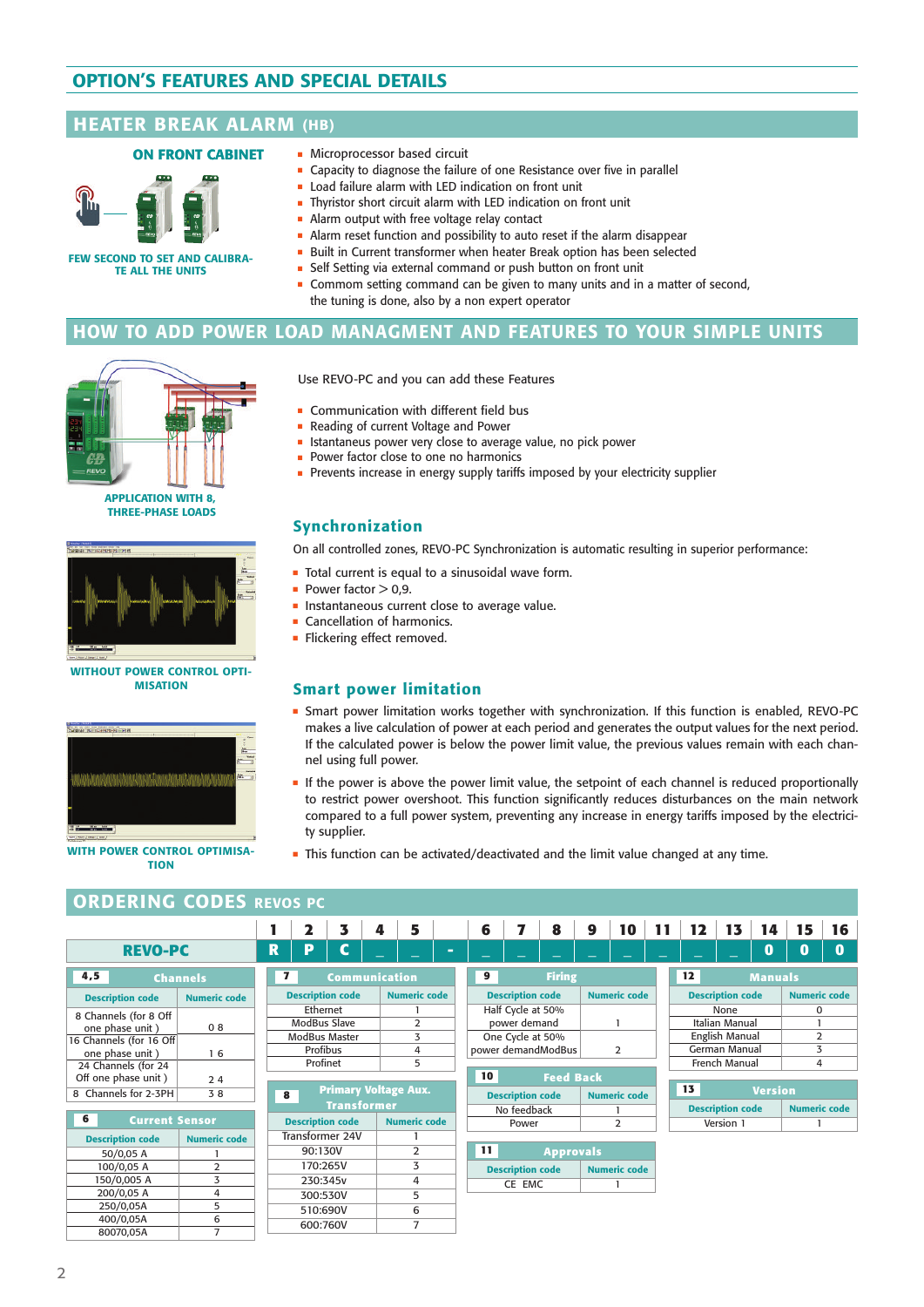## **WIRING CONNECTION REVO S 3PH from 30A to 40A**